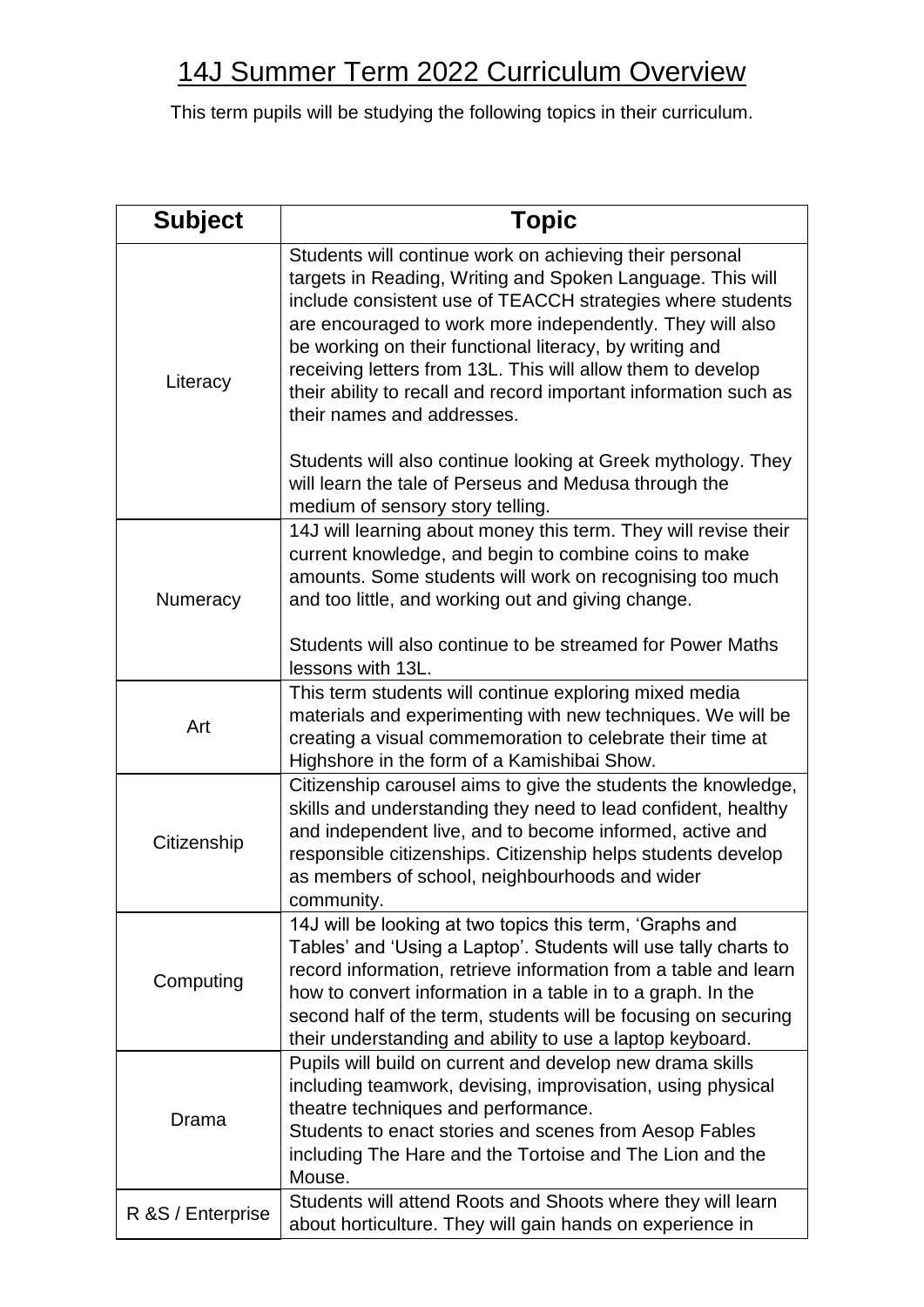## 14J Summer Term 2022 Curriculum Overview

This term pupils will be studying the following topics in their curriculum.

|                       | gardening. They will travel by public transport which is a good<br>opportunity for them to develop their travel and<br>independence.                                                                                                                                                                                                                                                                                                                                                                                                                                                                                                              |
|-----------------------|---------------------------------------------------------------------------------------------------------------------------------------------------------------------------------------------------------------------------------------------------------------------------------------------------------------------------------------------------------------------------------------------------------------------------------------------------------------------------------------------------------------------------------------------------------------------------------------------------------------------------------------------------|
| Gym                   | Understanding their feelings after they exercise and recognise<br>what their body needs.                                                                                                                                                                                                                                                                                                                                                                                                                                                                                                                                                          |
| <b>Healthy Living</b> | Students will focus on understanding the link between our diet<br>and the energy we need for everyday functional activity and<br>exercise.                                                                                                                                                                                                                                                                                                                                                                                                                                                                                                        |
| Life Skills           | <b>Learning basic sewing skills</b><br>Students will be able to prepare for sewing.<br>Students will be able to sew using a basic stitch.<br>Students will be able to review the stitch.<br>Doing own laundry<br>Students will be able to identify a reason for washing clothes.<br>Students will be able to sort clothing into light and dark<br>colours.<br>Students will know the sequence of events for using a<br>washing machine.<br>Students will know what to do when the machine has<br>finished.<br>Students will be able to dry the clothes<br>Students will be able to put washing away.                                              |
| <b>Music</b>          | Term 3 subject is 'Melody'. Students have so far covered<br>'Rhythm and Beats' in term 1 and 'Chords and playing as a<br>Group' in Term 2. This term, students will be concentrating on<br>using individual notes to both improvise freely and learn<br>structured famous tunes. They will use a combination of<br>virtual electronic simulated instruments plugged into the class<br>PA system as well as keyboards, guitars, xylophones and<br>even a theremin (think of the Doctor Who theme song). The<br>main emphasis will be on students freely expressing<br>themselves and responding to the accompanying sounds that<br>they will hear. |
| <b>Play Skills</b>    | In playskills this term students will be focusing on printing.<br>They will be exploring colour, shape, texture, form and space<br>in 2 and 3 dimensions. They will make use of a wide range of<br>materials and tools that allow them to work creatively on a<br>large and small scale, on their own and in groups.                                                                                                                                                                                                                                                                                                                              |
| <b>PSHE</b>           | <b>Economic wellbeing - Money</b><br>Students will expand the idea of what money is and where<br>they come from. We will explore different ways for paying for<br>things and<br>talk about different choices that people make when it comes<br>to spending and saving money. We will investigate the                                                                                                                                                                                                                                                                                                                                              |